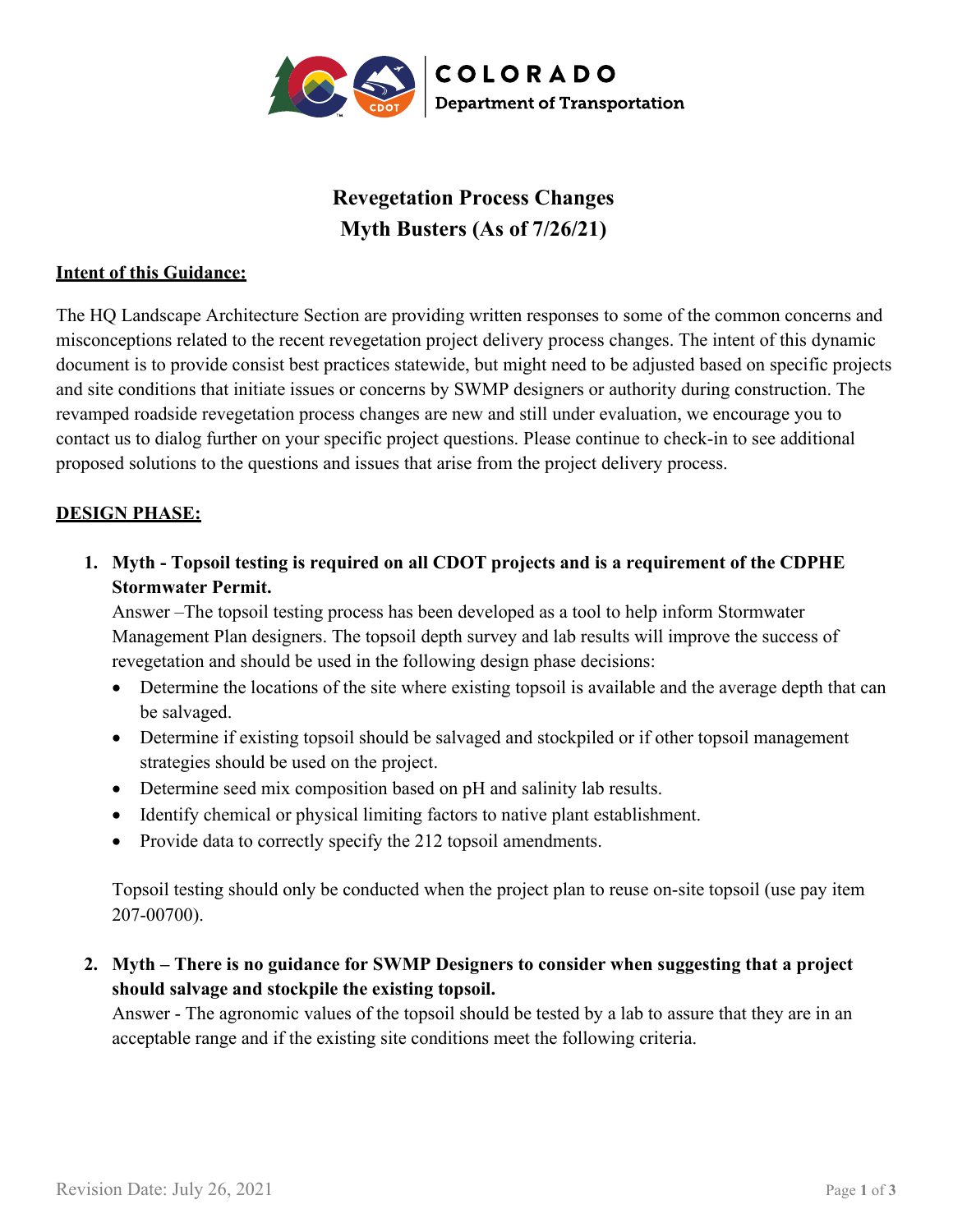- Existing vegetation on the site consists of desirable plant species and overall has a low percentage of noxious and annual grasses. A rule of thumb is less than 10% of the vegetative cover should consist of undesirable species to salvage on-site topsoil including the litter and duff.
- There should be a limited amount of rocks greater than 6" diameter visible on the surface. Surface coverage greater than +/-20% of large rock fragments make salvaging topsoil cost prohibited and the project will require a 207 project special provision based on the CDOT Maintenance requirements in the standard.
- Project site conditions must accommodate the space required to stockpile the topsoil and the stockpiles must be managed to preserve those properties of the soil that support revegetation.
- Conditions must allow all topsoil stockpiles placed at a minimum 50 feet away from Waters of the US.
- **3. Myth – There is no statewide process for in-house designed SWMPs to charge the lab cost for topsoil testing to projects.**

Answer - Topsoil testing is charged to the project. The laboratory analysis cost is approximately \$60 for each sample submitted. Once invoices are received, the most efficient payment method is for the Region pcard holder to complete payment.

**4. Myth - CDOT does not have a process for making topsoil amendment recommendations for projects that completed topsoil sampling.**

Answer - CDOT has developed a Topsoil Amendment Calculator that allow SWMP Designers to enter the lab results data and the area of each seeding method. The calculator will provide all the required pay items and quantities that are required on the SWMP.

- **5. Myth – No project used the revised 207 and 212 specifications prior to making them standard special provisions. In addition, there is no cost data available for construction budgeting.** Answer - Below is a list of projects that used the specifications and pay items and provide some competitive cost data for construction estimating.
	- 22320 SH69 Structure Replacement (M-13-P) Pilot Project
	- 21011 SH96 Structure Replacement (K-17-F) Pilot Project
	- 21088/21089 SH7 Estes Park to SH72 Pilot Project
	- 22962 US34 Structure D-27-G Replacement
	- 23254 US36 Emergency Rebuild
	- •
- **6. Myth - There is no training available for SWMP Designer to implement the changes.**

Answer - CDOT is requiring a recertification class for all SWMP Designers that will focus on using the new 207 and 212 project delivery tools. The recertification class is anticipated to be released in the 4<sup>th</sup> quarter of 2021.